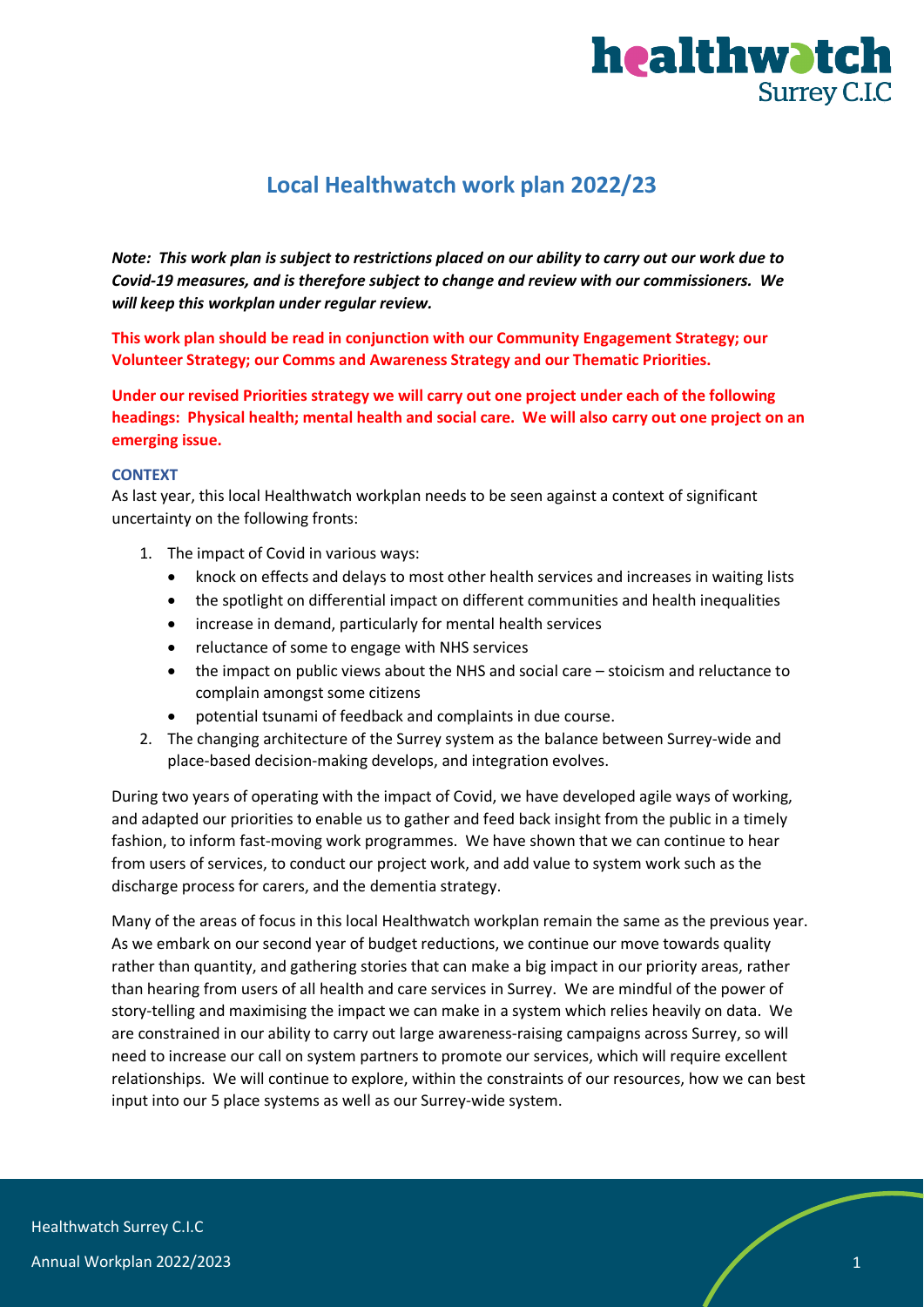

In order to deliver on our mission and vision and our LHW contract, we have a number of strategic priorities for 2022/23:

# **1. Thriving**

- 1.1. Continue to deliver excellent service under our Healthwatch contract, and to meet our KPIs, whilst adapting to a further reduction in core funding via rigorous prioritisation; ensuring value for money across all service lines; re-modelling our volunteer support offer.
- 1.2. Ensure our Helpdesk, website, Independent Health Complaints Advocacy service are promoted both by us and by commissioners and providers, with a refreshed Communications and Awareness Strategy
- 1.3. Work with Helpdesk and Advocacy to ensure we maximise the potential of the contacts we have with people and collection of demographic data
- 1.4. Ensure we are agile and responsive and reach out to system partners to understand what is valuable to them as well as maintaining our independent priorities and challenge
- 1.5. Champion public involvement in system architecture as it evolves
- 1.6. Be known and respected for our expertise in engagement and reach into communities develop our ability to link with community leaders/influencers/groups to empower them, build different models of engagement, and to enable us to hear more
- 1.7. Have active volunteer groups in all areas and maximise the contribution made by our volunteers
- 1.8. Continue to learn from new ways of working (e.g. working from home and remote engagement).

#### **2. Hearing more**

- 2.1. Continue our Community Engagement Strategy to focus on each *place* in turn and ensure that we build on our knowledge of health inequalities to focus our resources on reaching out to those at risk of inequalities and who are harder to reach/less well heard
- 2.2. Develop our engagement model around clusters to try to see everything through the lens of health inequalities; how much resource do we need to commit to ensure clusters have meaningful impact; consider building ongoing relationships with people prepared to feed back to us over time
- 2.3. Work with system partners to enable us to hear more from care home residents, users of home care services, children and young people and others who may not find it easy to have their voices heard. Ensure we are using our Enter and View powers as part of this.
- 2.4. Build links with universities to hear more from young people, and develop Young Healthwatch's ability to reach out to peers
- 2.5. Focus on depth and quality of stories shared with us, and permission to share/re-contact, rather than breadth/coverage of all NHS, social care and public health services
- 2.6. Build use of quick surveys, and polls, to raise awareness and complement more in-depth, focussed engagement